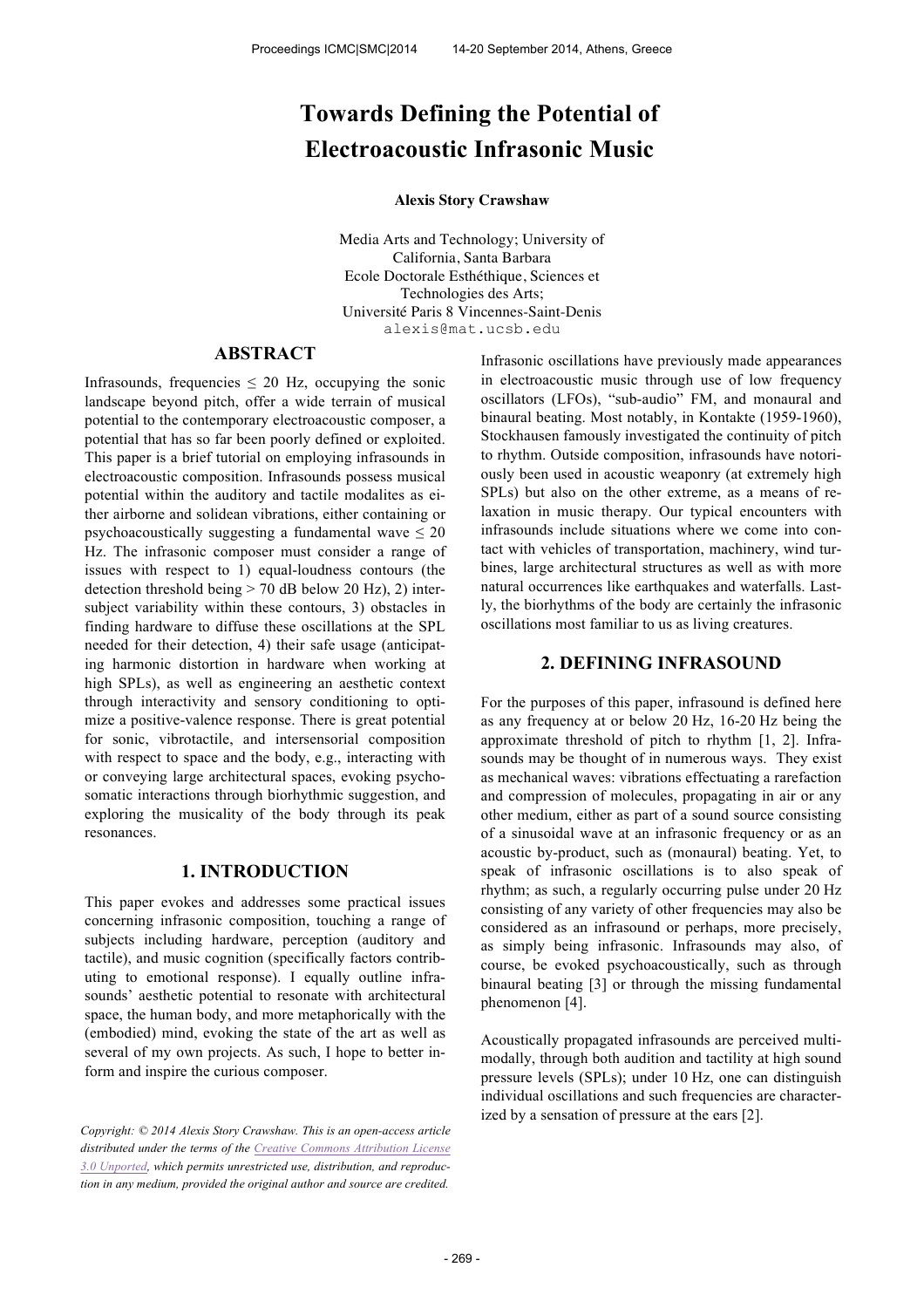## **3. CONSTRAINTS TO CONSIDER**

In composing with infrasounds, there are several key perceptual and material considerations to take note of. In addition to highlighting what these parameters are, I will address how other composers and myself have confronted these or similar issues artistically, within our own works.

#### **3.1 Perceptual Constraints**

## *3.1.1 Hearing threshold*

Though 20 Hz is the value oft cited in literature as the lower frequency threshold of human hearing, it is a rather arbitrary number in terms of perception: human hearing does not cease below this point [2]. This value simply accounts for a point after which the threshold for detection continues to climb above 70 dB or so, as illustrated in Figure 1.



**Figure 1**. Threshold of hearing below 100 Hz, after Chatillon [5].

In addition to these values, one must consider the rather large inter-subject variability in the perception threshold occurring in this low frequency range. Certain authors claim discrepancies between subjects by as much as 29 dB more sensitive [6]. Given the plasticity of the brain in other frequency discrimination tasks, Leventhall (2009) [7] posits the possibility for infrasonic sensitization to occur after long-term exposure; this doubtlessly necessitates targeted empirical research.

The prospect of better sensitizing individuals to infrasounds through artistic conditioning has been a research inquiry of my own. I am currently developing a sound and art installation with sculpture and visual artist Robert H. Lamp called *La Galerie d'Ondes* which explores using various visual objects, including cymatic art, as a means of infrasonic visualization and intersensorial reinforcement [8]. We plan on organizing formal empirical studies around the exhibition to determine if subjects might improve performance on infrasonic detection tasks after exposure to the exhibit. A preview show was realized as part of the Journées d'Informatique Musicale in 2013 and the full show is set to open at the Maison des Sciences de L'Homme in early 2015 in Paris. Already, with the use of some mylar-based membrane sculptures and a cymatic object using oobleck (a non-Newtonian fluid made from cornstarch and water), verbalized comments from spectators express promise of the installation's ability to encourage and enhance listening in this low-frequency range.

## *3.1.2 Equal-loudness contours*

Shown in Figure 2 are Møller and Pedersen's proposed infrasonic continuation of the ISO 226:2003 curves.



**Figure 2**. Dashed lines indicate the proposed equal loudness contours below 20 Hz [2].

However, inter-subject discrepancies are also manifest when measuring levels of perceived intensity, evident even in an artistic context. Gupfinger et al. (2009) [9] in their sound installation *Interactive Infrasonic Environment* noted inter-subject variability with respect to reported perceived intensity/discomfort of 10 subjects to three diffused levels of intensity, which the authors characterize as *low*, *middle*, and *high* —regrettably, the dB levels are not specified. Using a custom-made organ pipe device, they diffused a continuous frequency at 15 Hz and employed a tracking system in Max to allow participants to vary the amplitude by one's position in the venue space. Although the tone was perceptible by all participants, the threshold of discomfort varied: for two, it occurred at the middle level, five subjects reported discomfort only at the high level, and the other three experienced no discomfort at all. Interestingly, despite having been exposed to feelings of discomfort, all reported that their experience with the device and installation had been pleasant. One could perhaps attribute this fact to the sense of voluntary participation in this study, all within the context of an artistic installation, and/or to the sense of perceived control that the subjects could exercise in this interactive environment.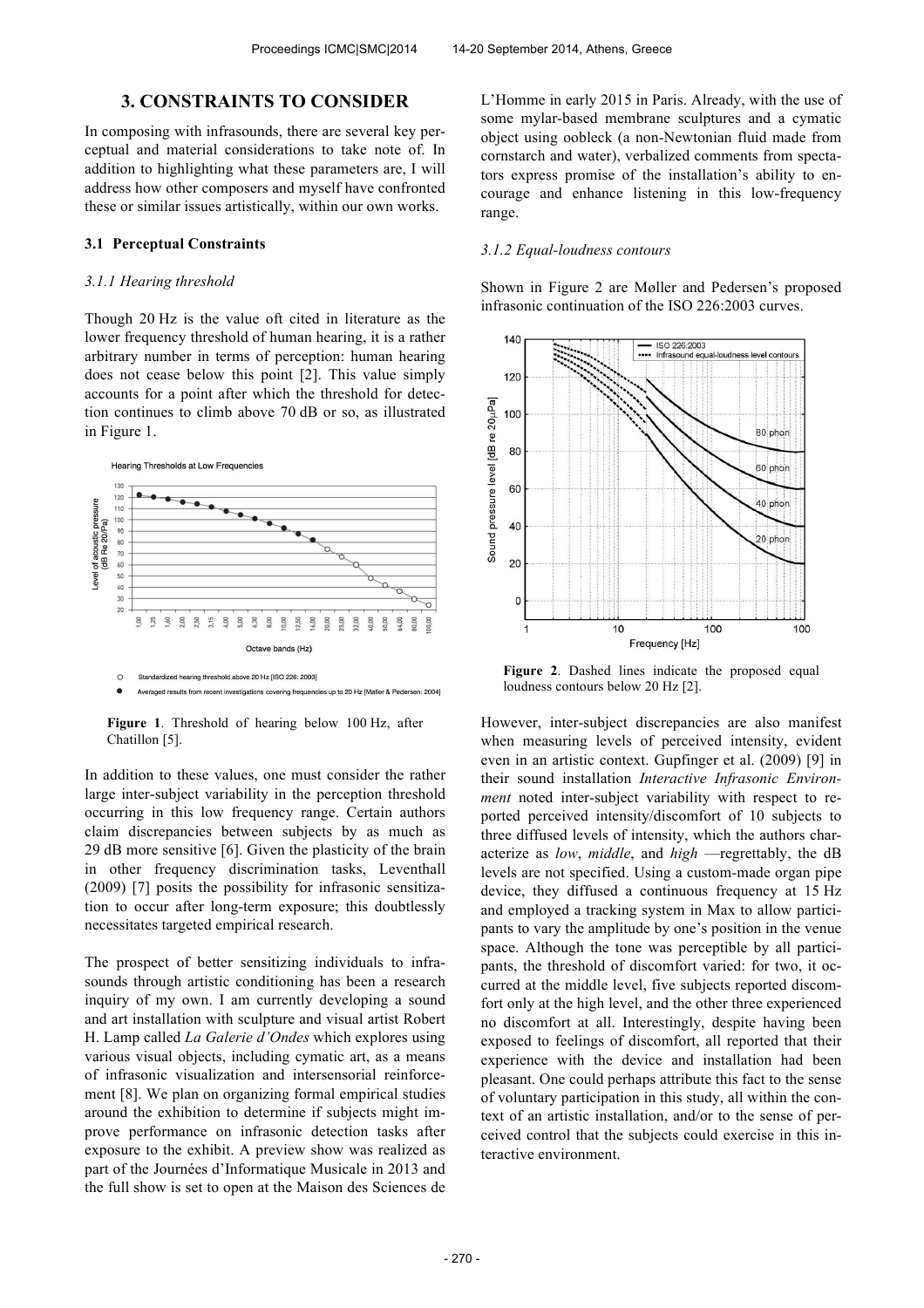As such, to address this non-linearity across individuals and to optimize the potential for a positive-valenced experience, the composer, particularly in respect to sound installations, might consider creating an aspect of audience interactivity, thus providing a context where an audience member can calibrate his or her own exposure.

#### *3.1.3 Vibrotactile threshold*

While Dodge  $&$  Jerse (1997)[10] specify 120 dB as the *threshold of feeling* at which the whole body feels sound vibrations from acoustic waves, Møller and Pedersen (2004) [2] pinpoint the threshold of vibrotactile perception at low frequencies to be at around 20-25 dB above their hearing threshold for certain points on the body such as at the lumbar region, buttock, thigh, and calf. Additionally, a sensation of pressure may be felt at the upper chest and throat. A comparison between hearing and vibrotactile thresholds can be found in Figure 3.



**Figure 3**. Vibrotactile detection thresholds to airpropagated infrasounds for hearing and deaf individuals, after Landström et al. (1983) [2].

When diffusing low frequencies from a speaker, one should also consider the conduction of such low frequencies through solid objects, such as the floor or seats. This may occur as a result of transduction of airborne waves or may simply be a direct result of the vibrations from the speaker passing through to the surface onto which it is coupled.<sup>1</sup> As such, the perception of these infrasounds is dependent on the threshold of touch.

#### **3.2 Consequences for Diffusion**

 $\overline{a}$ 

The constraints of our perceptual mechanisms do not account for the popularity of the figure 20 Hz as some sort of cutoff point for auditory perception. In fact, the reason for this value has been perhaps due in part to lack of access to hardware capable of replicating these frequencies at the high dB levels needed to detect them. Most professional subwoofers do not perform at these infrasonic frequencies. To produce the greatest range of frequencies under 20 Hz at a significant SPL and using a standard subwoofer design, such a speaker must employ a more

massive coil than most current widespread models, which would greatly compromise its ability to produce bass frequencies in the pitched audio domain. To cover an infrasonic range from 5 to 20 Hz, such a coil would already have to be able to produce a two-octave frequency range — a range between 1 and 20 Hz would instead be about 4.3 octaves. It's a compromise that has been deemed, for the most part, to be commercially uninteresting to most manufacturers.

The diameter and mass of the speaker cone are other highly pertinent factors. Increasingly larger diameter membranes are recommended to allow for sufficient impedance with the air at lower frequencies; the sound pressure level that one can produce is directly proportional to the cubic volume of air that one can displace per second.<sup>2</sup> To illustrate the magnitude of the cone's task, consider the wavelengths of infrasounds. A wavelength in meters of a given frequency (in Hz) may be calculated according to the celerity (speed) of sound in m/s by the following equation:

$$
\frac{c}{f} = \lambda \tag{1}
$$

Given a celerity of 337.16 m/s (with room temperature at 20°C), 20 Hz has a 16.86 m wave, 10 Hz a 33.72 m one, and so on. To illustrate the problem of impedance and proper coupling to the air, consider that one can open and shut a door at a rate of 1 cycle per second and create a 1 Hz wave; of course, due to insufficient coupling, this approximately 337.16 m wave will be imperceptible.<sup>3</sup>

One should equally be mindful of highpass filters (including DC blockers). Even if certain high-end subwoofers have the potential to produce infrasonic waves, many of these subwoofers possess active crossover filters to optimize power towards producing pitched bass frequencies. In addition to one's speakers, the composer must do a bit of detective work to verify that one's sound card, amplifier, software, etc. don't already filter out these frequencies.

Given all the above listed limitations, there are a number of options to circumvent certain of these issues. Concerning more commercially available products, if one internally modifies the active crossover filters in certain subwoofers, such as the 600-HP and 700-HP of the Meyer Sound High Power series, one may obtain infrasonic frequencies.<sup>4</sup> One of their latest models, a "low frequency control element," the LFC-1100, is distinctly not marketed as a subwoofer, conceived for producing lower frequencies. It is also capable producing infrasonic frequencies.<sup>5</sup> Other products such as the Bag-End PD-18E-AD possess an "External Infra Integrator," with a frequency

j

<sup>1</sup> From personal correspondence with Roger Schwenke, PhD, Chief Scientist at Meyer Sound Laboratories: August 29, 2012.

<sup>&</sup>lt;sup>2</sup> From personal correspondence with Roger Schwenke, PhD, Chief Scientist at Meyer Sound Laboratories: August 9, 2012.  $3$ Idem.

<sup>&</sup>lt;sup>4</sup> From personal correspondence with Roger Schwenke, PhD, Chief Scientist at Meyer Sound Laboratories: November, 2011.

<sup>&</sup>lt;sup>5</sup>From personal correspondence with Roger Schwenke, PhD, Chief Scientist at Meyer Sound Laboratories: August 29, 2012.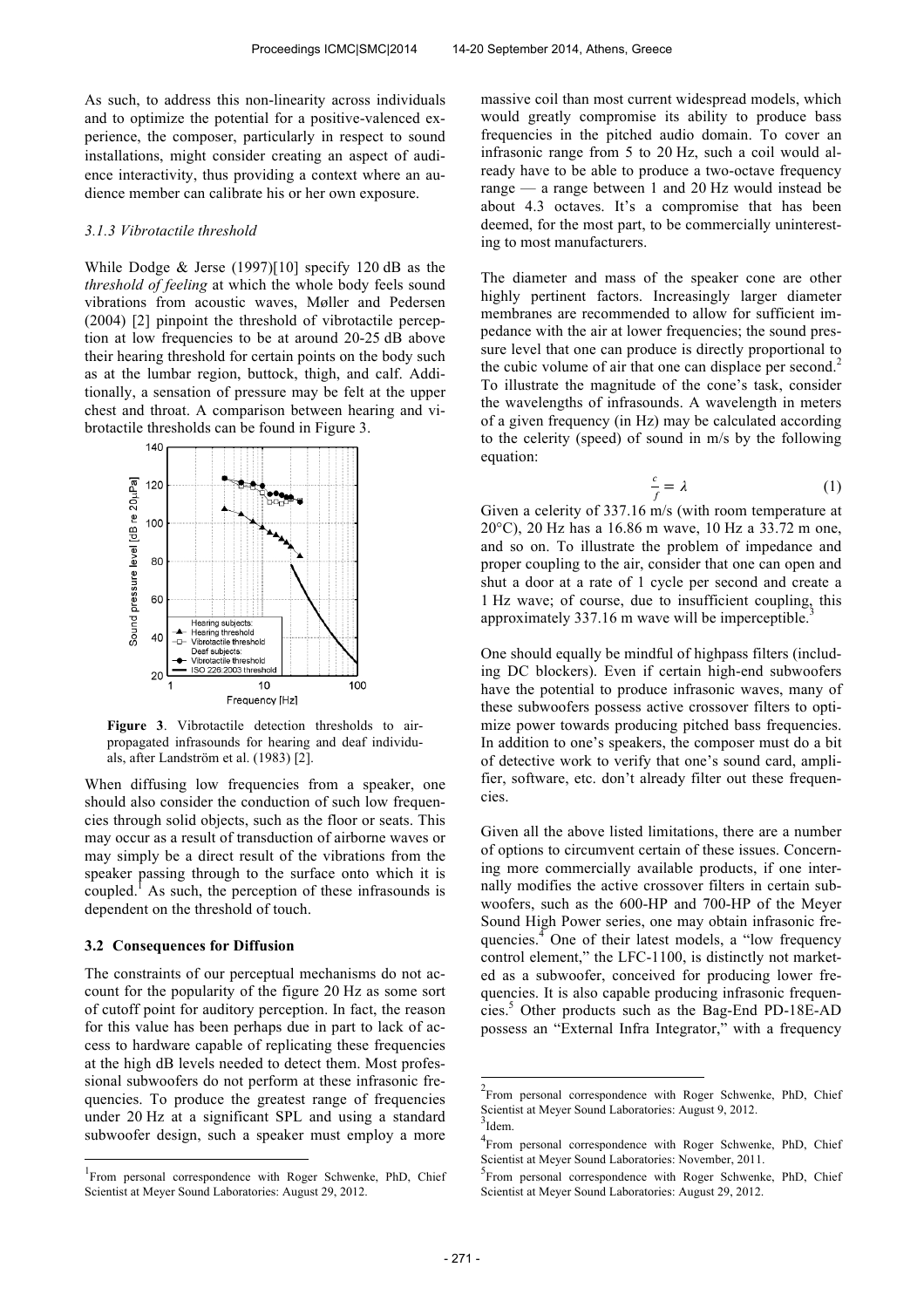response going down to 8 Hz and a maximal output of 97 dB at 10 Hz. $<sup>6</sup>$ </sup>

There are also solutions in rare and prototype devices. Rotary subwoofers such as the TRW-17 by Eminent Technology seem promising; they can be installed with an infinite baffle and use pitched blades to produce frequency. The company claims a flat frequency response down to  $5 Hz<sup>7</sup>$  However, their high cost is certainly a deterrent at around 22,000-26,000 USD. Certain artists have constructed custom devices such as organ pipes [9] or "bass cannons" (using a speaker cone bolted to a 22 foot galvanized-steel pipe) like composer Marina Rosenfeld for her piece *Cannons*, 2010. 8

Locating the proper diffusional hardware has also proven a creative constraint. I've also looked into producing vibrotactile infrasounds via tactile transducers and actuators. In general, I've found linear actuators (such as those manufactured by Crowson Technologies) to have a wider and more refined frequency response in the infrasonic range than transducers (such as the Aura Bass Shaker Pro, which is greatly constricted by a resonant frequency at around 40 Hz). Vibrotactile infrasounds offer their own set of musical potential, which I will briefly outline later on.

High-quality headphones may provide the simplest solution for listening and infrasonic studio composition. They are not subject to the same problems of propagation as speakers, being more or less directly coupled to the ear. One model I've successfully used is Beyerdynamic's DT770 Pro (250 ohm), with a frequency response purportedly down to 5 Hz, although through my own personal use and trials, I've only been able to work down to 9 Hz with a pure sine wave in a quiet studio, which is still impressive of the model, nevertheless [10].

Hopefully, with increasing interest in developing content for these low range frequencies, the technology to support their composition will continue to develop and become more commercially available and affordable.

## **3.3 Issues of Safety and Comfort Pertaining to Amplitude**

When working with frequencies that necessitate a high SPL for their detection, a composer must consider the listener's comfort and safety. Chatillon in his review of infrasonic literature [5], proposes a series of limit values regarding exposure to infrasounds, outlined in Table 1:

 $\overline{a}$ 

## **Continuous Infrasounds**

| <b>Expositional Calculation</b>                                  | <b>Using G-Weighting</b><br>- Summation of energies<br>re-<br>ceived between the octave bands<br>comprised between 1 Hz and<br>$20$ Hz |
|------------------------------------------------------------------|----------------------------------------------------------------------------------------------------------------------------------------|
| Expositional limit value in $dB[G]$<br>for a duration of 8 hours | $102$ dB[G]                                                                                                                            |
| If the expositional duration is<br>reduced by a factor of 2      | Increase the limit value by $+3$ dB                                                                                                    |

## **Impulsive Infrasound**

| <b>Expositional Calculation</b> | <b>Without Weighting</b> |
|---------------------------------|--------------------------|
| Expositional limit value        | 145 $dB[Lin]$            |

**Table 1.** Proposed expositional limits to infrasounds [5].

Altmann (1999) outlines isosonic curves in respect to thresholds for pain and eardrum rupture, found in Figure 4:



**Figure 4**. Aural pain curve in context to equal loudness contours [12].

While the thresholds for auditory pain and damage in the infrasonic range are higher than those for pitched frequencies, the utmost precaution should nevertheless be exercised at high amplitudes, particularly in anticipating any harmonic coloration or artifacts above 20 Hz that one's sound system may produce. Again, to reiterate, one should avoid using frequencies above 120 dB, the general threshold of pain for pitched frequencies, as most widespread sound systems cannot produce unadulterated infrasonic waves.

On the subject of comfort, one approach to addressing this matter may be through cultivating a sense of perceived trust within the artistic environment. Many of the negative connotations around infrasound, given the use of

<sup>&</sup>lt;sup>6</sup>Full Compass. Bag End specifications: PD-18E-AD. Source: http://www.fullcompass.com/common/files/3173-PD18E-AD%20Bag%20End%20specs.pdf

<sup>7</sup> Eminent Technology. (2005-2011). Woofer

Comparison. Eminent Technology, Inc. Planar Magnetic Loudspeakers and Audio Technology. Extracted September 5, 2012 from http://www.eminent-tech.com/woofercomparison.html

<sup>&</sup>lt;sup>8</sup> From personal correspondence with Marina Rosenfeld: February 26, 2014.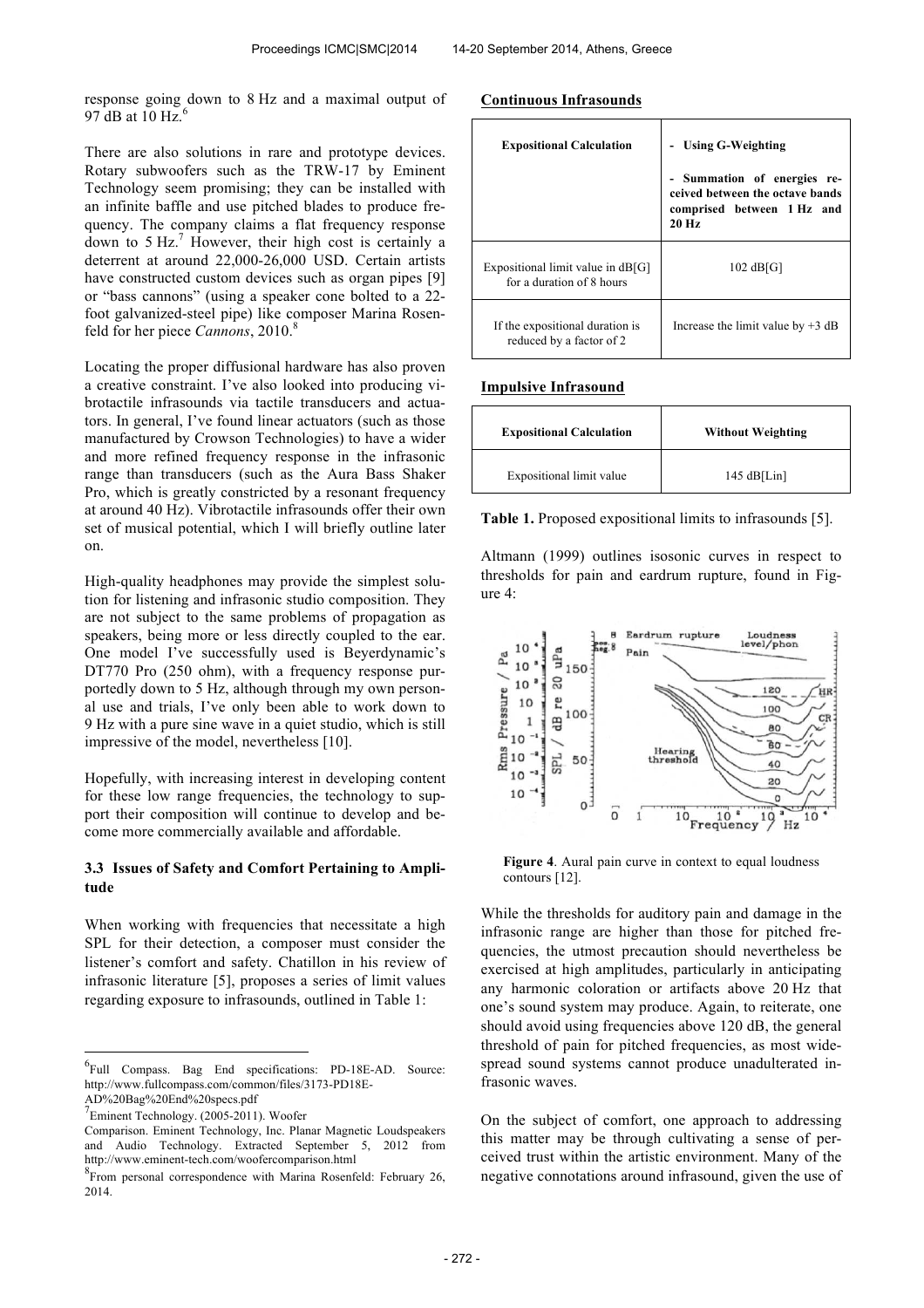low frequency in sonic weapons, are not valid in an artistic context. The use of sonic weaponry is too vast a subject to thoroughly treat in the scope of the paper, but one should bear in mind that their potential for harm is equally a factor of certain psychosomatic responses given an involuntary infliction by a high intensity stimulus. Not only are excessive SPLs employed in these circumstances, but these levels are coupled with the emotional and situational context in which they are used: the listener perceives malicious intent on the part of their author. Music in the pitched domain has also been used as an instrument of torture; context is key.

When using a high intensity stimulus, the composer can follow or investigate certain measures to cultivate a sense of trust between artist and audience. In a concert or installation, the audience member should feel like they have the freedom to leave at will. As mentioned earlier with the Infrasonic Interactive Environment [9], providing for interactive parameters, particularly in modulating the amplitude, might be ideal for accounting for more sensitive individuals. In *La Galerie d'Ondes*, the musical component shifts between alternating movements of sound sculpture (with stationary waves) and composition. The non-linearity in the distribution of such waves in the space (see Figure 5) creates an experience dependent on one's participation and interaction in the space over time.



Distance between parallel surfaces

**Figure 5**. Standing waves in a given space: fundamental frequency ( **—** ), second harmonic (**---**) and third harmonic (- - -). [13].

We further encourage movement around the space by placing objects at different points of the wave maxima and minima. The object *Mirror, Mirror*, shown in Figure 6, acts as a node finder, with wheels and a handle to allow the spectator to displace it.



**Figure 6**. Visual object *Mirror, Mirror* as part of the preview show for *La Galerie d'Ondes* as it was presented at Les Journées d'Informatique Musicale (2013).

The reflective mylar creates a funhouse effect in reaction to low frequency oscillations. As such one's experience of amplitude is dependent on voluntary and investigative movement around the space, allowing for a more favorable context in which to explore infrasonic perception and music.

Sensory conditioning of one's venue can also be a powerful tool given a high-intensity sensory stimulus. Take for instance La Monte Young's Dream House installation (1969-). Before entering the New York apartment that contains it, a dense grid of high-amplitude superimposed sinusoidal waves, one must take off their shoes. Upon entering the space, one is conditioned through tactility with plush carpeting underfoot and through visual cues: warm immersive colors in pinks and purples. The pillows strewn on the floor act as an invitation to pass time in the venue and further couple one's body to the soft floor. The space also has an interactive element as well, as the slightest movement of the head emphasizes different frequencies. There were even individuals napping on the floor during my visit. As such, due greatly to a carefully curated sensory immersion, these waves, although intense, are perceived as comforting, like a bath. Thus, such considerations in installations, or in cultivating installation-like conditions in concert halls, may optimize the audience's potential to positively receive high-intensity infrasonic waves.

# **4. THE INTEREST IN COMPOSING WITH INFRASOUNDS**

Why infrasounds? Apart from their frequency, there is no significant physical distinction between infrasonic waves and pitched ones [14]. And yet, their unique relationship to space and to the human body distinguish them from higher frequency waves. As rhythms and being at the lower end of our frequency range perception, they have interesting effects on pitched frequency. Given their vibrotactility, they are equally a vehicle with which to explore intersensorial music creation.

#### **4.1 Illustrating magnitude and force**

Infrasounds can convey large spaces and powerful forces. Our physical world conditions us to recognize a causal relationship between a sound's frequency and the size of its given source: the lower a sound's pitch, the larger the source from which it was likely generated. We also tend to associate higher amplitudes with higher energy sources, as to achieve higher SPL levels, there needs to be a significant vibration of molecules.

As discussed in Section 3.1.1, high amplitudes are typically required to perceive an infrasound. Thus, we have an internal schema in place to inform us that any perceptible airborne (mechanical wave) infrasound we experience has likely been emanated from a sizable and powerful source.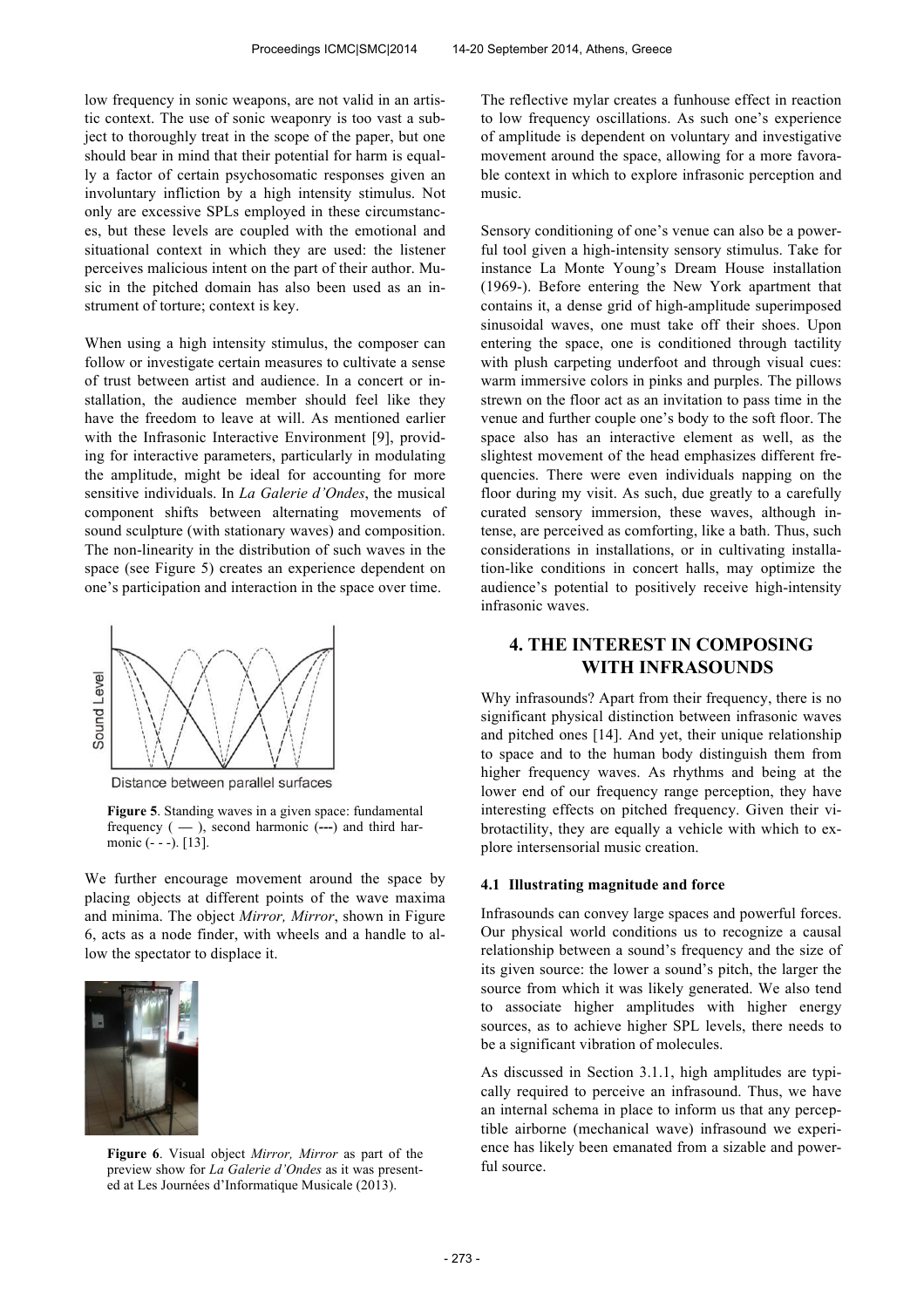The use of low frequencies to illustrate such "greater than life" magnitude has already been culturally exploited, particularly in provoking emotional responses in fear and awe. Many modern horror film composers lace their soundtracks with low frequencies and such frequencies also appear in large cathedrals, emanating from 32' organ pipes producing 16 Hz tones. At the same time, infrasounds are also used in contexts of healing and relaxation as part of music therapy.

## *4.1.1 Their capacity to delineate large architectural spaces*

Infrasounds can be diffused to directly interact with significantly large venue spaces or be composed to illustrate them perceptually.

The room modes of large architectural spaces with dimensions exceeding 8.43 m fall within the infrasonic range, given a celerity of sound at 337.16 m/s and a rectangular space. One may easily determine the frequency of the first harmonic of a standing wave to activate such a room mode. It may be calculated with the following equation [15] given the length L, and where c is the celerity of sound in m/s:

$$
f = \frac{c}{2L} \tag{2}
$$

The activation of these standing waves may be harnessed artistically in a musical composition or in a sound installation. Concerning the former, one can use them to punctuate key moments as I did in my composition *Larry* (2012): this piece was composed for and calibrated to the dimensions of the architectural space, *La Chapelle des Carmelites*, in Saint-Denis, France. Other projects such as the series of installations *Infrasound* (2001-) by artists RHY Yau and Scott Arford, play with architecture, provoking resonant frequencies and other acoustic reflections across various spaces around San Francisco, highlighting the architectural acoustical properties unique to each space. The reported effects according to the given space have ranged in description from a "lulling salve" to jackhammer-like.<sup>9</sup>

There is also further potential for exploitation through physical modeling synthesis. As such, one may evoke sonic, virtual architectures of immense size.

## **4.2 Rapport with the human body**

 $\overline{a}$ 

Infrasonic oscillations have a profound relationship with the human body. They not only evoke our familiar cardiac and respiratory biorhythms, but, as solidean vibrations, transmitted through the seat, they can provoke certain peak resonances.

#### *4.2.1 Biorhythms*

As our cardiac and respiratory rates are themselves infrasonic oscillations, infrasounds have the potential to evoke an association with such rhythms. Furthermore, it is even possible for such rhythmic to provoke biorhythmic entrainment, where the internal rhythm synchronizes with an external sonic source [16].

Respiratory rhythm for an adult at rest is approximately between 0.2 and 0.33 Hz [17] (usually higher for children or during physical activity). The typical resting heart rate falls between 1-1.33 Hz. This figure tends to rise with age and is generally lower for physically fit individuals. One's heart rate during physical activity should ideally be at 50-85 % of their maximal heart rate. This maximum rate in Hz can estimated as a function of age using the following equation:  $10$ 

$$
f = \frac{(220 - age)}{60} \tag{3}
$$

As such, for adults between the ages of 18-90 years, this maximal rate slows from 3.37 Hz to 2.17 Hz, with a target active heart rate being 1.685-2.8645 Hz for an 18 year-old and 1.085-1.8445 Hz at age 90.

Provided these ranges, one can evoke the excitative and sedative physiological states associated with such rhythms. Furthermore, in a well-crafted composition, one can potentially convey and even elicit certain emotions with such states

This evocation of biorhythms is particularly powerful when coupled with a peak resonance at the rib cage that occurs as a result of air-propagated low frequency at around 30-80 Hz and is evident at 107 dB [18]. Monaural beating over such frequencies may produce a pulsing sensation at the chest. Such an effect was present in composer Kasper T. Toeplitz's musical contributions to the 2012 music-dance performance *Bestiole* at the Centre Pompidou, whether intended or not on his part [11]. These beatings at excited-state respiratory and cardiac oscillations gave the sensation of shortness of breath, an effect better appreciated by some concert-goers than others (I personally enjoyed the experience). When using such techniques, particularly at excited-state rates or with arrhythmic pulsation, it is recommended to take actions to cultivate artist-audience trust within the venue, perhaps through interactivity or sensory conditioning, as mentioned earlier, or by informing/cautioning them beforehand. (This latter approach, however, might have the opposite effect, creating negative preconceived notions).

## *4.2.2 Biodynamic responses to vibrotactile infrasound*

As M.J. Griffin outlines in his text *The Handbook of Human Vibration* (1990) [19], there are three frequency ranges possessing distinct corporal responses. 1) Below

-

<sup>9</sup> J. Haynes, "The brown note," in Low Bass Theories, *The Wire*, vol. 341, pp. 34, July 2012.

<sup>&</sup>lt;sup>10</sup>American Heart Association. Target Heart Rates. Source: http://www.heart.org/HEARTORG/GettingHealthy/PhysicalActivity/Ta rget-Heart-Rates\_UCM\_434341\_Article.jsp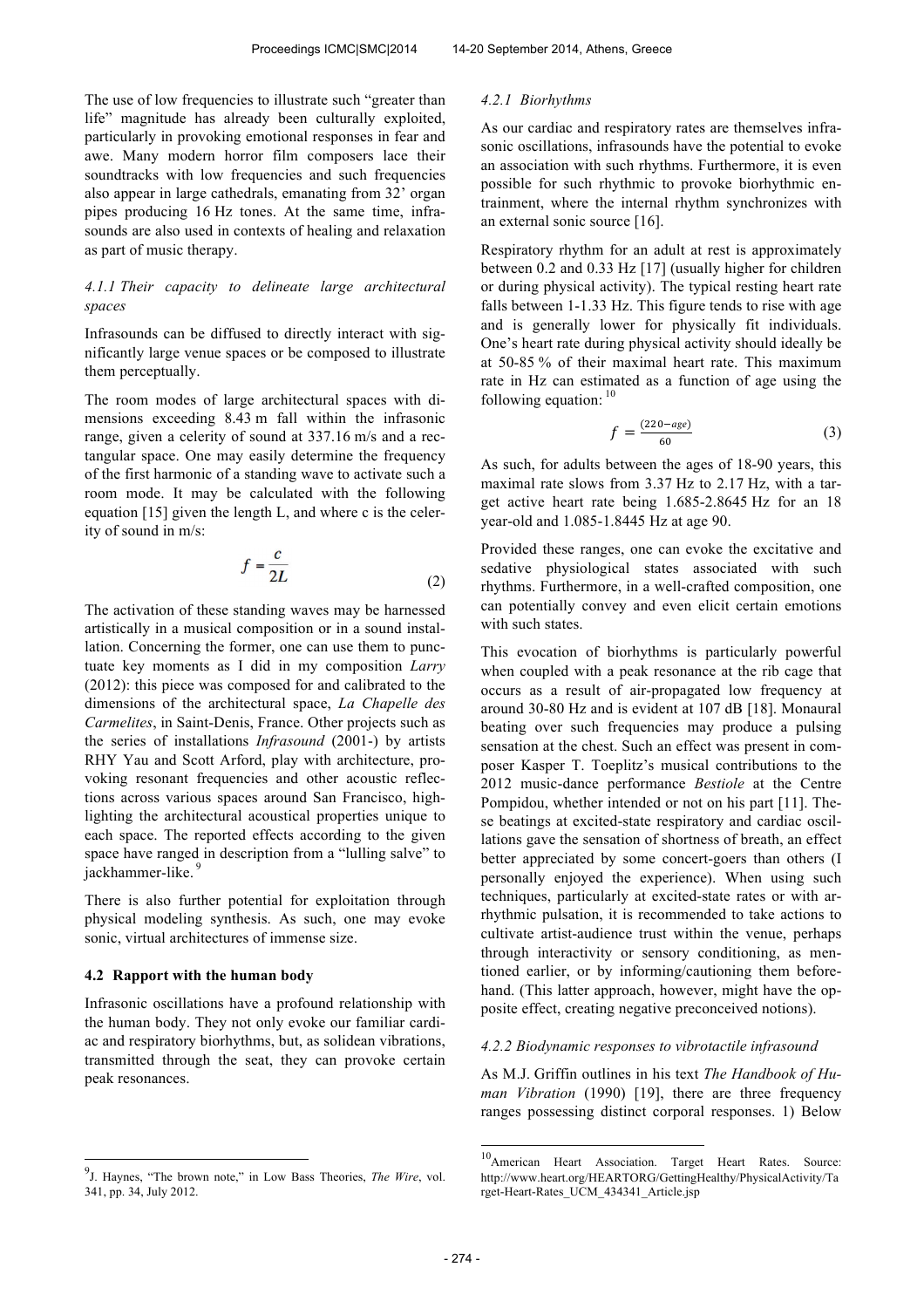1-2 Hz, waves act more or less uniformly on the body (below 0.5 Hz is the range often associated with motion sickness). 2) Above 1-2 Hz, vibrations may be amplified in certain parts of the body. Concerning vibrations to a seated individual, Kitazaki and Griffin (1998) [20] confirmed that a converged principal peak resonance may occur at around 4.9 Hz, with combined resonances of the head, spinal column, and viscera. These values, obtained with healthy male subjects of similar height and weight, were modulated between 4-5.2 Hz according to erect or slouched body posture. Various second mode resonances were identified between 8.1-9.3 Hz, although these were less pronounced than the combined first resonance. Resonances in this second spectral range are subject to variability across individuals according to such additional factors as height, weight, sex, and muscle to fat ratio. 3) The third range is above such resonances, characterized by vibrotactile sensation localized at its point of entry to the body (attenuated elsewhere).

Given such factors, and taking into account inter-subject variability, one could envisage harnessing such resonances musically, creating vibrotactile infrasonic works tailored to certain individuals or for larger groups of similar body type. Equally, with a more mixed group, one could advise the audience to alter their posture to calibrate their body towards their peak resonance.

Visual acuity is also impacted by certain vibrotactile infrasounds. In several studies cited by Ohlbaum (1976), visual acuity was impacted at frequencies between 14- 27 Hz without a helmet and between 3-10 Hz with a helmet [21]. I have noted changes to my visual acuity in using an Aura Pro Bass Shaker when seated on the object between the frequency range of 15-35 Hz [11]. Such effects offer a wealth of potential for use with visual art and might inspire vibro-audiovisual pieces that contrapuntally play between all three modalities.

Wanting to test these various corporal resonances, I made a rudimentary instrument using a phasor in Max 6 hooked up to a Crowson Technologies tactile actuator (attached to a plank for sitting). Thus, I created a *body piano* (2013) for myself containing 5 notes, one pertaining to the under 1-2 Hz frequency range, two calibrated to my first and second peak resonance, a localized frequency at the seat, and a frequency impacting my visual acuity, respectively. I eventually hope to do more sophisticated exploratory work with my simple "instrument" and integrate it into future projects.

## **4.3 Other musical parameters in the sonic and virotactile modalities**

Among the salient features of air-propagated infrasounds is an ability to affect frequencies within the pitched frequency domain, evidenced through amplitude modulation [2]. In addition, with a fundamental frequency in the infrasonic range, and the entire expanse of the pitched frequency range at one's disposition, one can create dense and intricate polyrhythms with inharmonic partials using such basic synthesis techniques as additive and FM. Using two channels, one can further enhance such effects, creating rich polyrhythms with complex phase relations and monaural beating, particularly with FM [11].

In respect to vibrotactile infrasounds, frequency (i.e. rhythm and polyrhythms- when creating infrasonic "harmony"), timbre (with a sense of smoothness to loudness depending on the complexity of the waveform) and spatialization (with multiple tactile devices across the body) are among the most salient exploitable musical parameters. Phase and beating might also contribute some unique effects in the tactile domain. In some recent preliminary qualitative tests I performed on myself and a few other individuals, diffusing a stereo signal to a tactile inertial shaker on either side of the forearm, anterior and posterior, demonstrated that subtle phase variations of around  $π/5$  between two sinusoidal waves of the same frequency were cutaneously detectable, also producing a tugging sensation along the length of the arm. Frequency beating between the two shakers, within a range of around 1-10 Hz of difference, can produce the illusion of rotational movement around the axis of the arm. Further studies are currently being conducted to investigate the scope and nature of these effects and pinpoint the spatial conditions under which these effects occur, with respect to the anatomy of the human body. Additionally, one can create the illusion of cutaneous phantom sources when activating multiple tactile sources on the skin (of a certain proximity) at rates of approximately 6.65-13.33 Hz [22].

With respect to spatialization in the sonic domain, it is worth pointing out that one can create infrasonic effects through circular panning as composer Anne Sedes did using phasors in her octophonic composition *Electrified out of the Coma* (2011).

Sonic and vibrotactile infrasounds can equally be combined to create intersensorial contrapuntal relations. For example, in my piece *Larry* (2012), using cardial rhythms and machine-like sounds (two familiar sources of both sonic and tactile infrasounds) I played between moments of synchrony and counterpoint to play with intersensorial expectations.

# **5. CONCLUSION**

This paper marks perhaps the first interdisciplinary description of information pertinent to infrasonic music creation. Infrasounds can be exploited in the audio or tactile domain (and sometime the vestibular and visual ones too) in various ways: to describe real architectural features or acoustically suggest immense spaces, to interact with the human body through biorhythmic associations or activated resonances, to modulate pitched frequencies, or to play with intersensorial expectations.

As they require a high SPL to be perceived, one must take the necessary precautions to ensure that one's hardware is capable of producing such frequencies at the prerequisite amplitude, and that one does not put their listen-